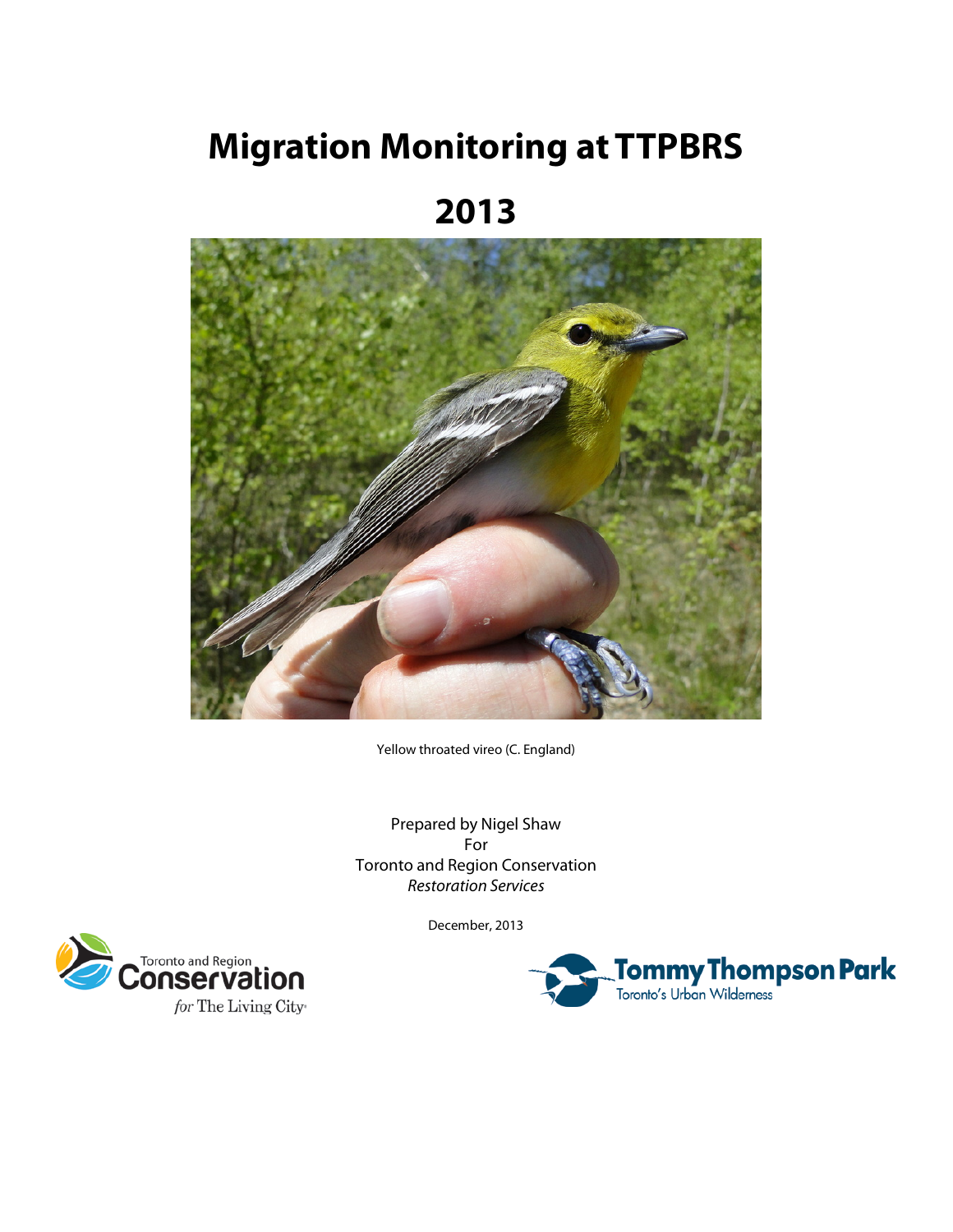# **Table of Contents**

# **Table of Figures**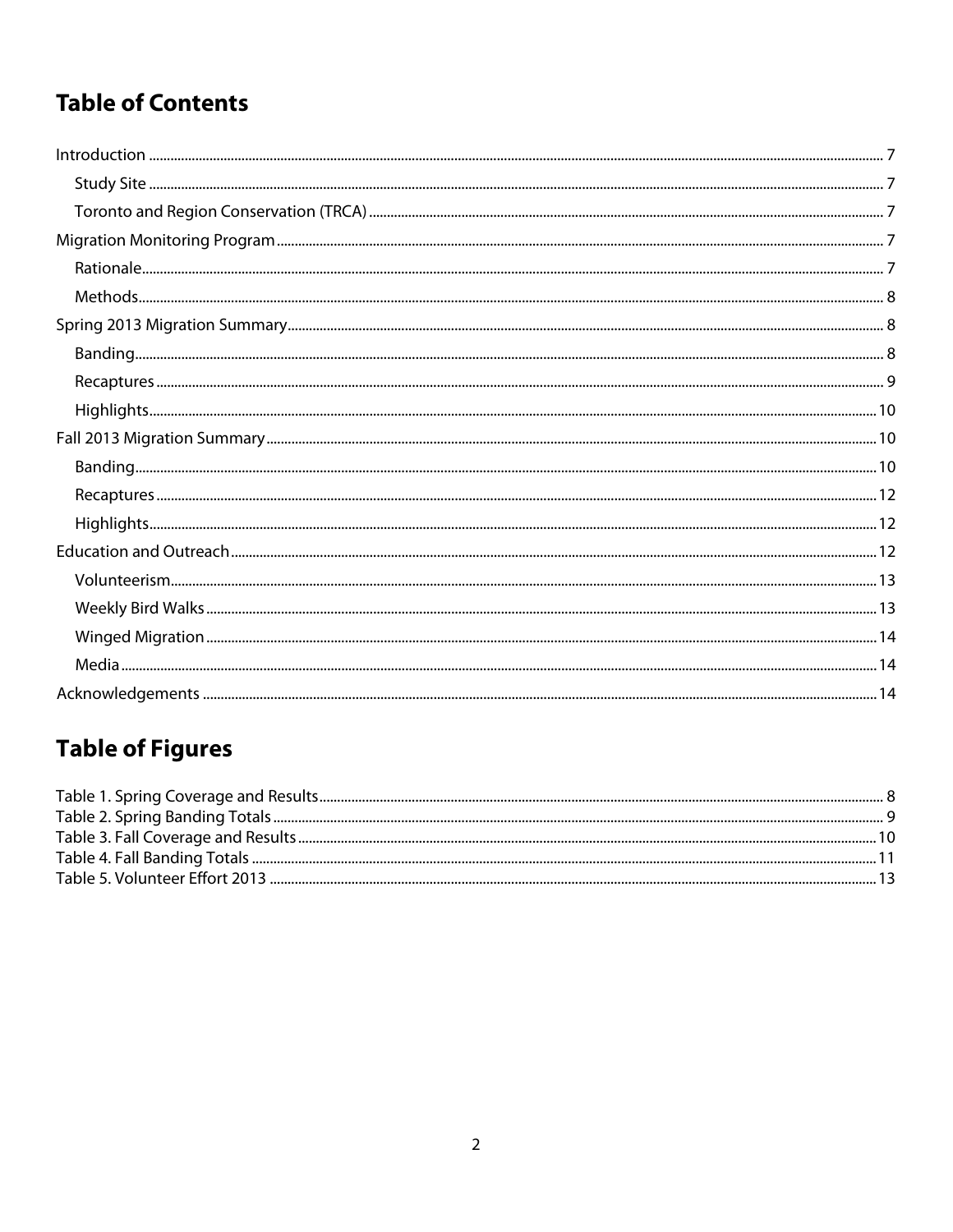## **A few from the 2013 season**



**Male American kestrel Snow bunting** 

#### **Female American kestrel Sharp-shinned hawk**



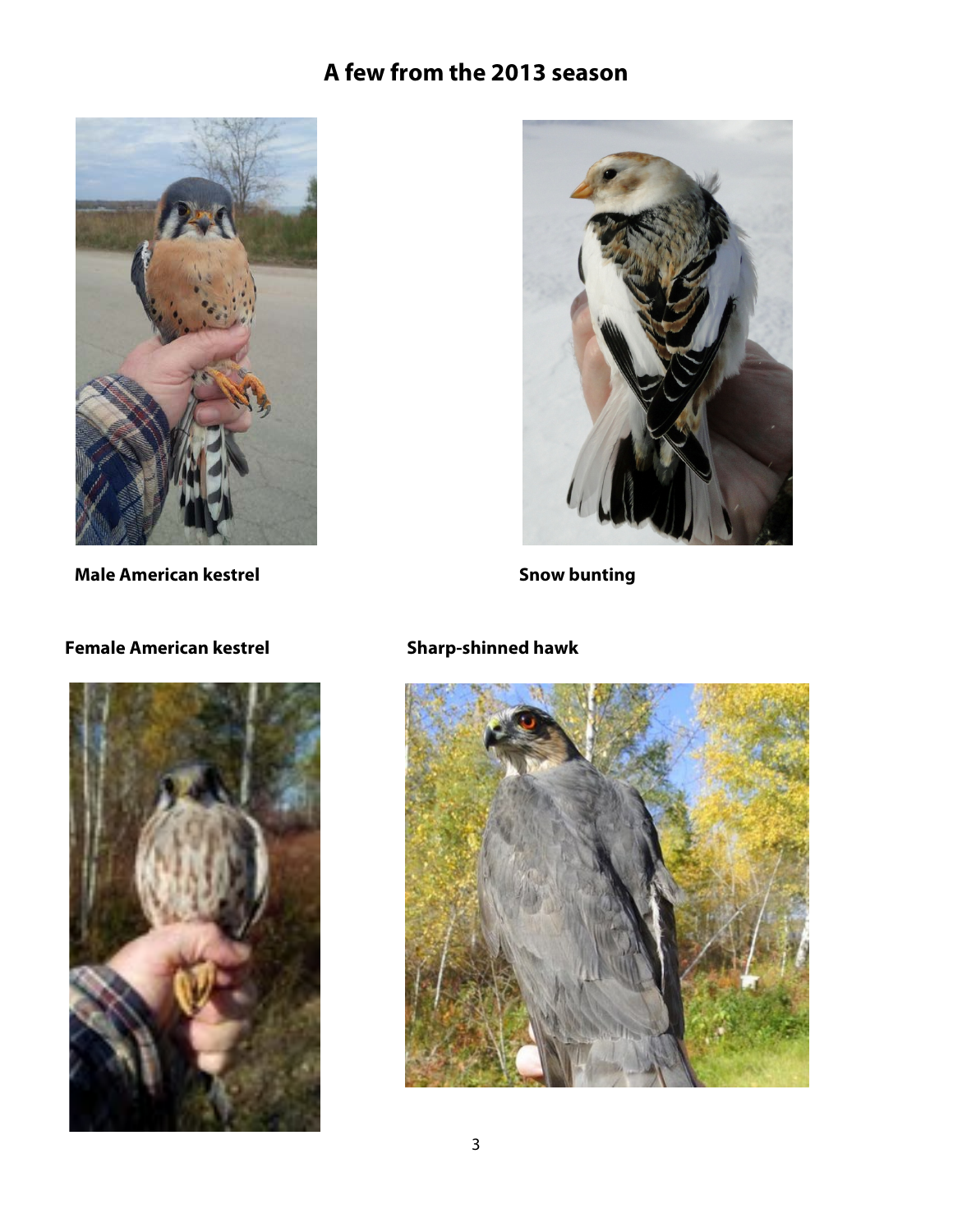TTPBRS initiated two new projects for the 2013 season, and restarted the Northern saw-whet owl monitoring. The owl monitoring, operating under the Project Owlnet Protocol was restarted after a three year gap.

With the construction of a new berm, isolating embayment D from the inner bay, it has opened up the opportunity to concentrate some effort on monitoring a few other species that either move through, or include the site as a stopover feeding area. Shorebirds do not frequent our standard banding site, so other than an occasional Spotted sandpiper or American woodcock, this family of birds is not well covered in our monitoring efforts. This is a group of birds that is well studies by many International research groups. A large, extensive data base is being established. These birds are monitored on their breeding grounds in the high arctic, during migration at major stopover sites, and again on the wintering grounds where they concentrate in huge numbers. We had a few limitations but overall the results/effort was very promising. With the operation of a full time Migration Monitoring station, man-power for other side projects is limited by the coverage with qualified personnel. Fortunately for us during the spring and fall seasons, when the shorebirds were present, our main station was slow. This enabled a good effort for the project. We operated with 2-3 two shelf monofilament nets, with play-back. This proved to be very effective. The birds were concentrating on the shoreline of the berm, so we "walked" them into the nets instead of the shorebirds flying full speed into them. We did not have high numbers, so we caught and banded most of the birds that were there.

Most species were seen during the season, and a few were not banded. We had Ruddy turnstone, American Golden and Black-bellied plover, Baird's and White-rumped sandpiper and Wilson's snipe recorded but not banded. Eleven other shorebird species were banded. Below is the list of totals.

#### **SHOREBIRD TOTALS 2013**

| Least sandpiper         | 104 |
|-------------------------|-----|
| Semi-palmated sandpiper | 22  |
| Spotted sandpiper       | 27  |
| Pectoral sandpiper      | 1   |
| Stilt sandpiper         | 1   |
| Solitary sandpiper      | 3   |
| Lesser yellowlegs       | 5   |
| Greater yellowlegs      | 1   |
| Killdeer                | 29  |
| Semipalmated plover     | 16  |
| Dunlin                  | 12  |
| American woodcock*      |     |
| TOTAL                   |     |

\* AMWO was banded at Migration Monitoring site.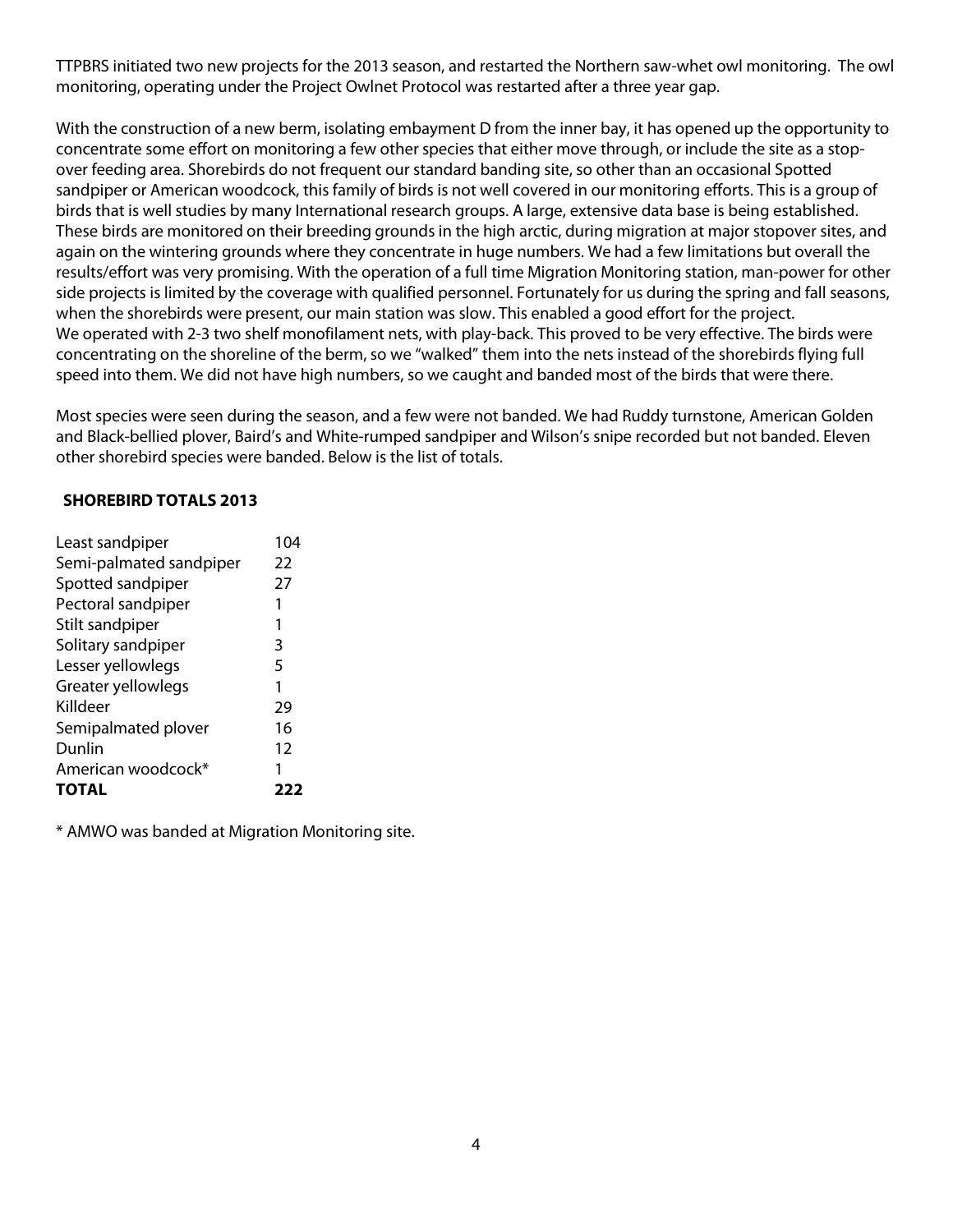



Stilt sandpiper Stilt sandpiper Semiplamated plover





Pectoral sandpiper Solitary sandpiper Spotted sandpiper Least sandpiper

We will continue with this project in 2014. It will be interesting to see how the new site is used as vegetation starts to grow, and it becomes an established feature to the peninsula.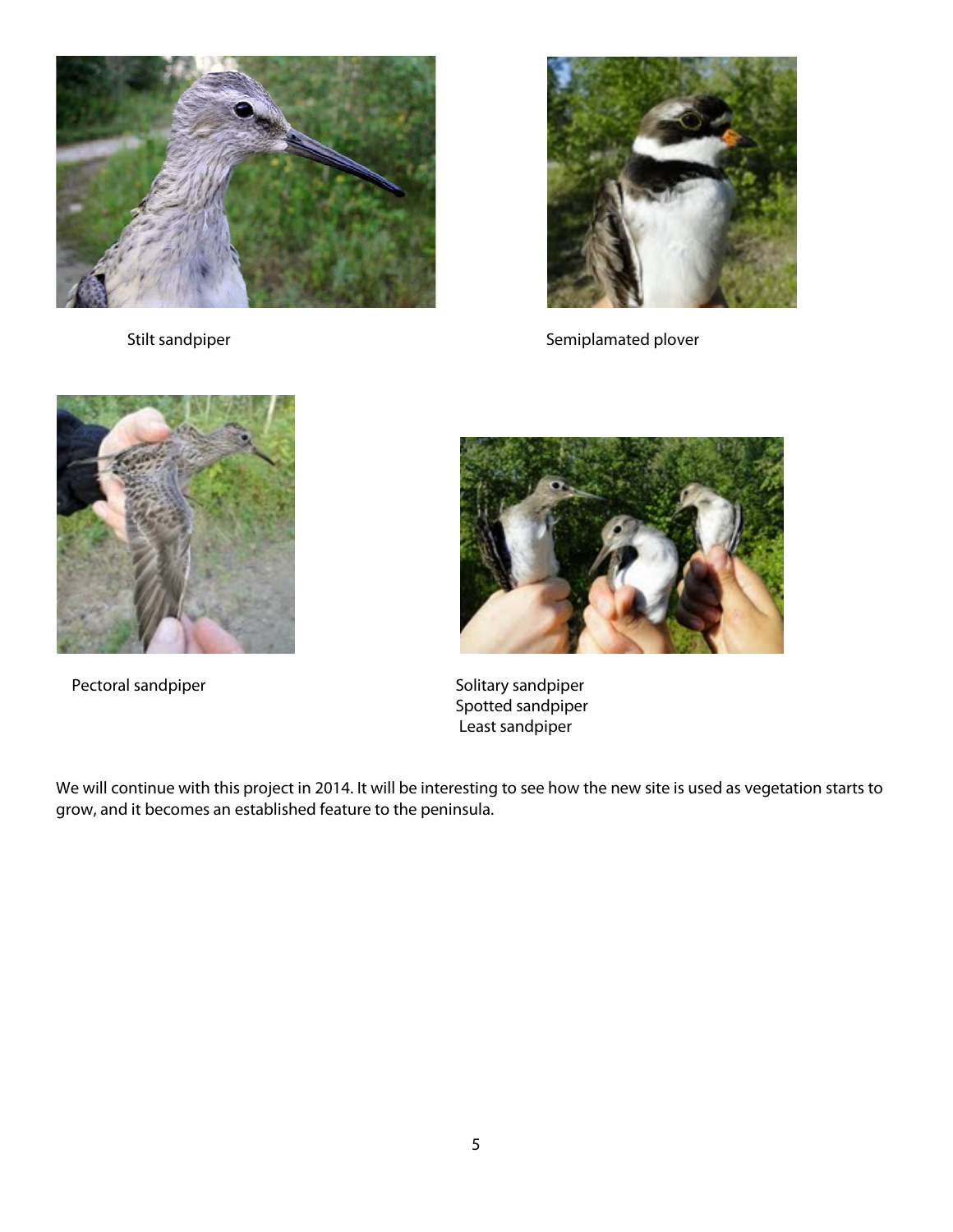

TTPBRS American Pipit Project (*Anthus rubescens*)

The American pipit, once considered a form of the Old World Water pipit, is the target of our second new project at TTPBRS. This is a bird that summers in our Canadian North, frequenting high arctic / alpine tundra. It migrates through and over TTP and was most often monitored by its calls as it flew over. With the construction of the berm around embayment D, it has not only given us the opportunity to monitor the shorebird migration, but other species of open, shoreline habitat.

Pipits were first noticed this fall season on September 15th. The earliest date recorded for the history of the station is September 5th. We first attempted with playback on October 9th with almost instant reaction. We set up two, twoshelf monofilament nets running parallel along the shore, with the playback placed between them. Early October 10th, we opened the nets and started the playback. We caught only two birds but a lot of others were around. After we moved the nets a few times to try and maximize the catch, we decided on our best configuration, and run the season with the nets in this location. We had a constant flow of birds, but some days we captured a small percentage of what responded, while others we caught them all.

We are in a very exposed, open area which leads to a few problems using nets. High winds made the nets somewhat visible, but the choice of monofilament over regular nylon, helped that. We also used only two panels which kept a low horizon line…..also beneficial with the high winds and open site.

We caught birds on most favorable days with the last being caught on November 3rd. Pipits were still moving over after we closed, but high winds and limited manpower forced an early finish this season. We finished the year with 62 birds banded. We also managed 3 Snow buntings, and had two different Lapland longspurs down on the site. Out of the 62 birds, 52 were hatch year birds and 10 were adults. This ratio is typical for a fall migration and playback combination. Most birds had either low or no fat present. This project will be continued in the fall of 2014, giving us a better picture of the movement/migration, both over, and on the peninsula.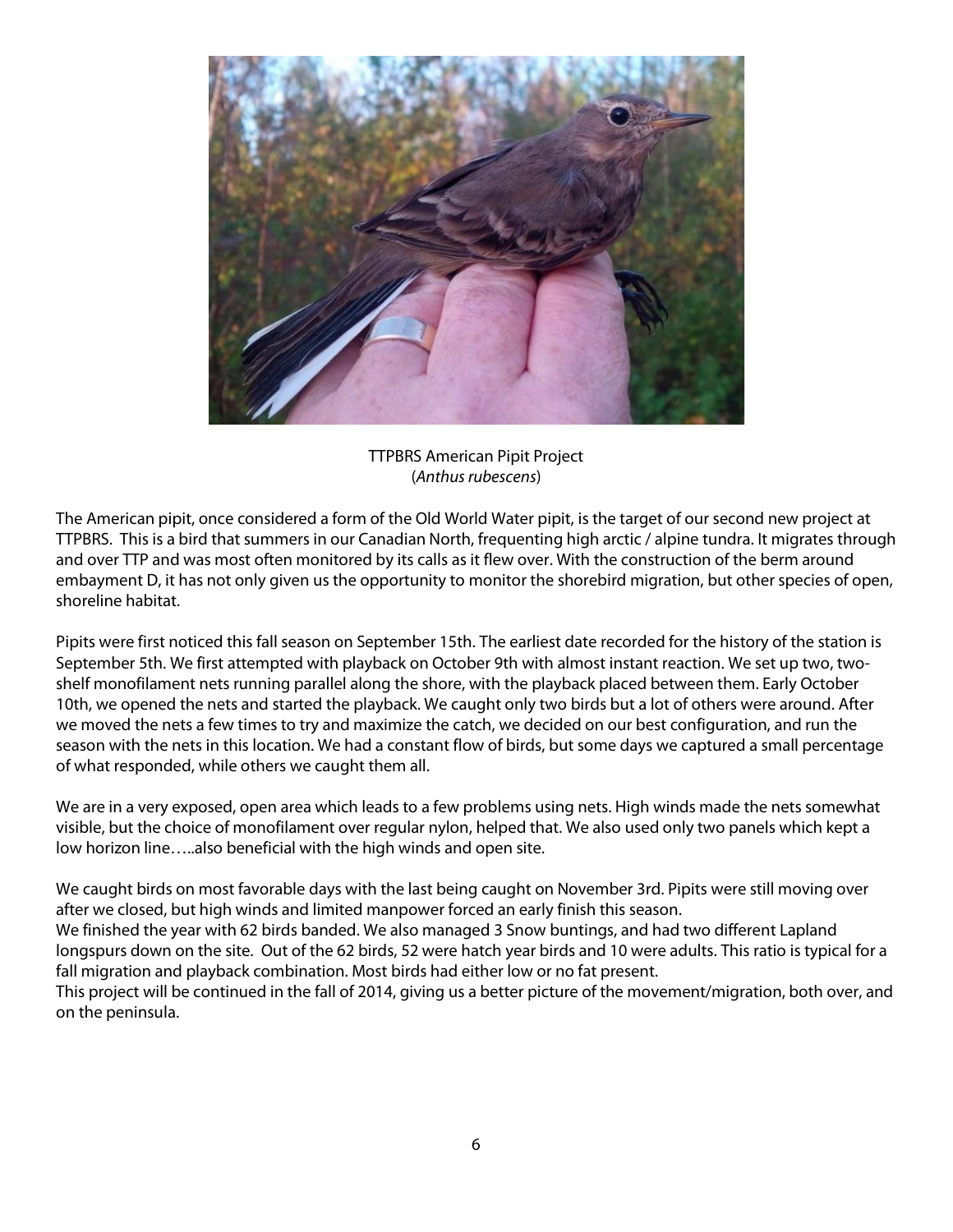## <span id="page-6-0"></span>**Introduction**

The Tommy Thompson Park Bird Research Station (TTPBRS) was established in April of 2003 and is run by the Toronto and Region Conservation Authority (TRCA). The primary objectives of TTPBRS are to aid conservation efforts at the local, national and international level through monitoring, research and education. The core focus of the TTPBRS is the Migration Monitoring Program. This report details results of the 2013 spring and fall seasons at TTPBRS.

## <span id="page-6-1"></span>*Study Site*

Tommy Thompson Park (TTP) is located on the Leslie Street Spit, a man-made peninsula on Toronto's waterfront which extends 5 km into Lake Ontario. The spit was developed in the 1950's by the Toronto Port Authority for the purpose of expanding port facilities in anticipation of increased shipping activities in the Great Lakes. Since then a combination of lakefilling and dredging activities created the current configuration of the park. TTP now has a land base of approximately 160 hectares and a water surface area of 100 hectares, composed of the western embayments and the inner disposal cells.

Through natural succession and habitat restoration most of TTP has been colonized by a variety of plant and animal communities. The geographic situation of the park and its natural features make it very suitable for large numbers of breeding and migrating birds. Overall, the park represents the largest area of existing natural habitat on the Toronto waterfront. Tommy Thompson Park is classified as an Environmentally Significant Area and was designated as an Important Bird Area (IBA) by Birdlife International in 2000.

The site selected for Migration Monitoring is located on peninsula D, which is one of several peninsulas that branch off the main spine of the spit. The peninsula is bordered by the Toronto harbour on the north side and an inner bay on the south side. The habitat is composed of early succession cottonwood, willow, dogwood, and birch forest. Beach and meadow features are also present in the study area. Please refer to Appendix A for a detailed map of the study area.

## <span id="page-6-2"></span>*Toronto and Region Conservation (TRCA)*

Toronto and Region Conservation (TRCA) was formed in 1957 for the management and conservation of natural resources in the Greater Toronto Area (GTA). Since its formation TRCA has prepared and delivered programs for the management of the renewable natural resources within its watersheds.

## <span id="page-6-3"></span>**Migration Monitoring Program**

## <span id="page-6-4"></span>*Rationale*

Migration Monitoring is an effective method for monitoring populations of migratory birds through the standardized capture and counting of migrants. This protocol is particularly useful for monitoring species which breed and winter in areas too remote and inaccessible to survey.

There are approximately 25 Migration Monitoring stations throughout Canada which are coordinated by the Canadian Migration Monitoring Network (CMMN). The data collected by member stations can be analyzed to detect population trends at the local, regional and national scales.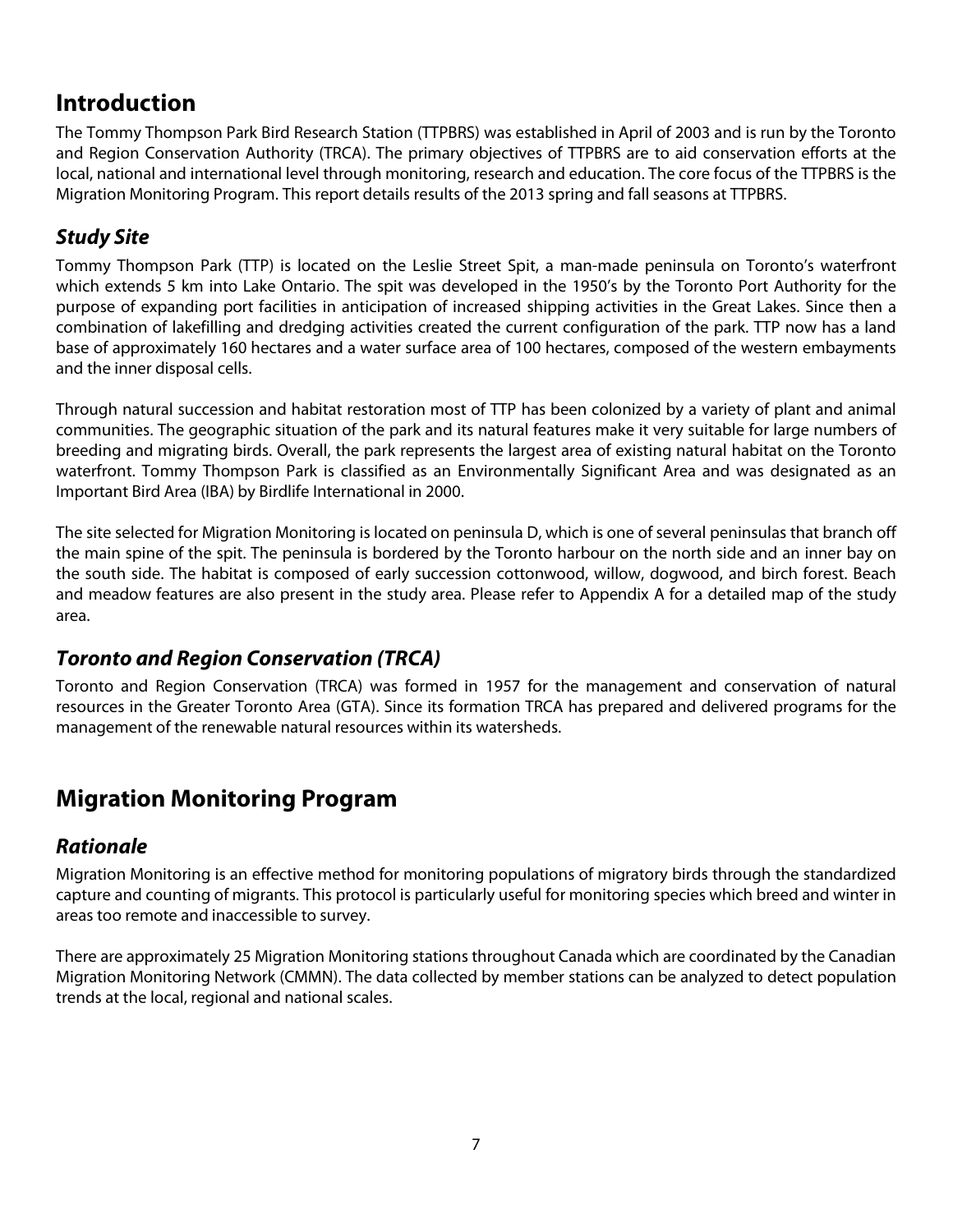#### <span id="page-7-0"></span>*Methods*

Migration Monitoring operates on a daily basis from April 1 to June 9 and August 1 to November 10. The protocol employs fixed effort census and point count surveys as well as a fully standardized capture regimen. The protocol for data collection at TTPBRS is detailed in the TTPBRS Migration Monitoring Protocol.

## <span id="page-7-1"></span>**Spring 2013 Migration Summary**

Spring migration monitoring commenced on April 1 and ran until June 9 for a total of 65 days of coverage. 176 species were detected within the study area. Diversity peaked on May 12 with 45 species detected, compared to a low of 18 species on April 1.

| Unit                          | 2013    | 2012 2011 |        |      | 2010 2009 2008 |      | 2007 | 2006 | 2005 | 2004 |
|-------------------------------|---------|-----------|--------|------|----------------|------|------|------|------|------|
|                               |         |           |        |      |                |      |      |      |      |      |
| Days with coverage            | 65      | 68        | 69     | 65   | 68             | 68   | 67   | 64   | 67   | 69   |
| <b>Total Species Detected</b> | 176     | 162       | 168    | 152  | 164            | 188  | 178  | 179  | 173  | 161  |
| <b>Birds Banded</b>           | *3008   | $*2722$   | 1172   | 1399 | 1530           | 1893 | 2638 | 2570 | 2547 | 2519 |
| <b>Birds Recaptured</b>       | *986    | $*469$    | 521    | 210  | 271            | 361  | 369  | 470  | 468  | 604  |
| <b>Captured Unbanded</b>      | $*110$  | $*32$     | 51     | 54   | 34             | 35   | 107  | 54   | 78   | 236  |
| <b>Total Captures</b>         | $*4104$ | *3223     | 1744   | 1663 | 1835           | 2289 | 3114 | 3094 | 3093 | 3359 |
| <b>Net Hours</b>              | *6737.5 | *4474     | 2723.3 | 3227 | 3321           | 4790 | 4595 | 4687 | 5492 | 5317 |
| birds banded/net hour         | $*0.45$ | $*0.57$   | 0.43   | 0.43 | 0.46           | 0.39 | 0.57 | 0.54 | 0.46 | 0.47 |

#### <span id="page-7-3"></span>**Table 1. Spring Coverage and Results**

<span id="page-7-2"></span>\*included standard and non-standard nets

#### *Banding*

99 species were banded during spring 2013. A total of 3008 birds were banded in 6737.5 net hours for an average capture rate of 0.45 birds per net hour. The highest banding total was on May 17 when 198 birds were banded. The least productive day was April 3 with a total of 4 birds banded.

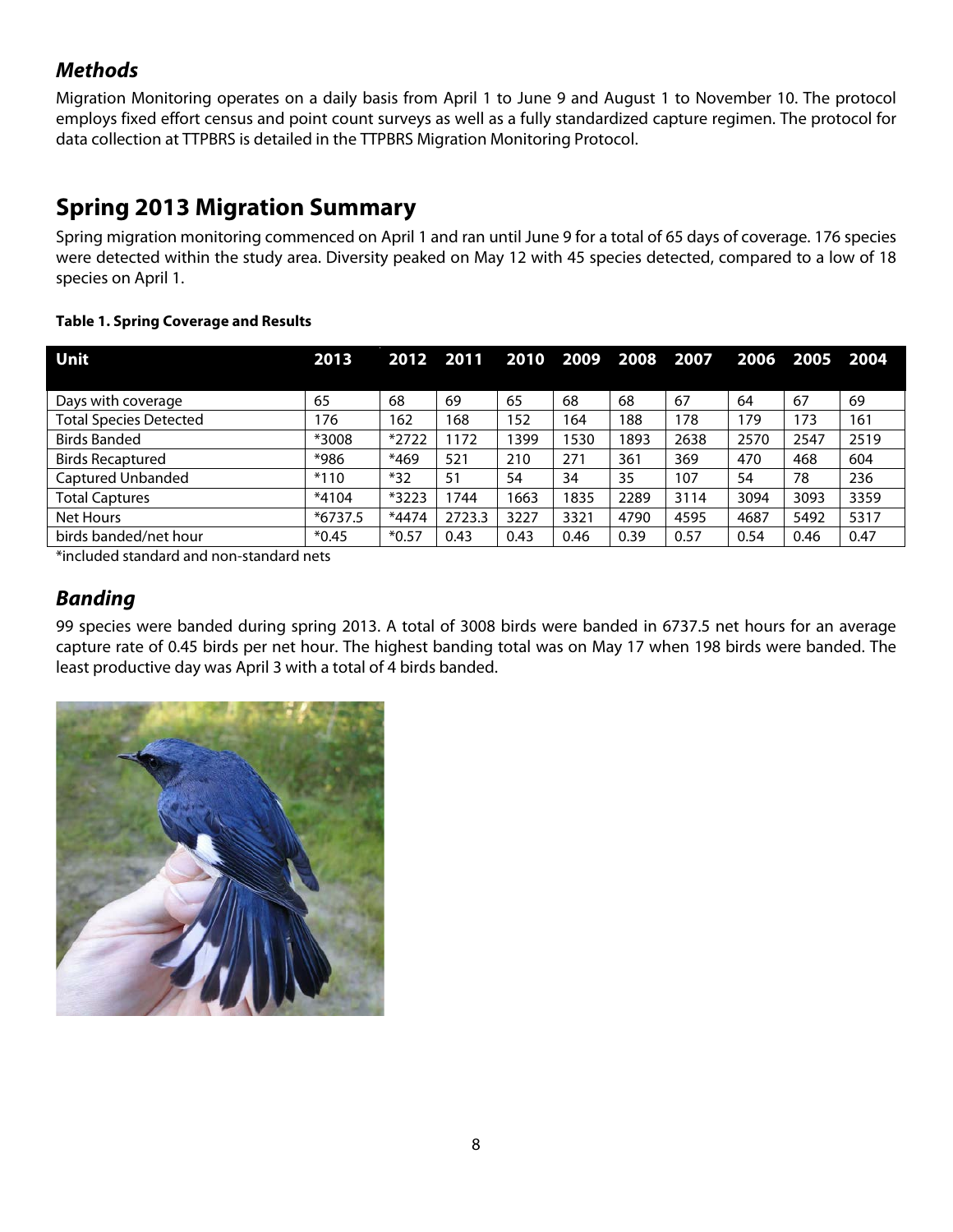#### <span id="page-8-1"></span>**Table 2. Spring Banding Totals**

| <b>SPECIES</b> | <b>TOTAL</b> | <b>SPECIES</b> | <b>TOTAL</b>   | <b>SPECIES</b> | <b>TOTAL</b>   |
|----------------|--------------|----------------|----------------|----------------|----------------|
| AMGO           | 24           | EAPH           | 21             | <b>RBWO</b>    | 1              |
| AMKE           | 1            | <b>EWCS</b>    | 53             | REVI           | 46             |
| <b>AMRE</b>    | 52           | EAWP           | 3              | <b>RTHA</b>    | 2              |
| AMRO           | 28           | <b>EUST</b>    | 4              | <b>RWBL</b>    | 231            |
| <b>ATSP</b>    | 77           | <b>FISP</b>    | 12             | <b>RCKI</b>    | 50             |
| AMWO           | 1            | <b>FOSP</b>    | 5              | SAVS           | 2              |
| <b>BAOR</b>    | 11           | <b>GWCS</b>    | $\overline{2}$ | <b>SESA</b>    | $\overline{2}$ |
| <b>BARS</b>    | 3            | <b>GCKI</b>    | 50             | <b>SPPL</b>    | 3              |
| <b>BBWA</b>    | 13           | <b>GCTH</b>    | 14             | <b>SCTA</b>    | 3              |
| <b>BAWW</b>    | 17           | <b>GRCA</b>    | 45             | <b>SSHA</b>    | 1              |
| <b>BBCU</b>    | 1            | GCFL           | 3              | SCJU           | 47             |
| <b>BLBW</b>    | 16           | <b>HAWO</b>    | 1              | SOSP           | 89             |
| <b>BCCH</b>    | 5            | <b>HETH</b>    | 46             | SPSA           | 12             |
| <b>BLPW</b>    | 14           | <b>HOWR</b>    | 18             | <b>SWTH</b>    | 59             |
| <b>BTBW</b>    | 13           | <b>INBU</b>    | 3              | <b>SWSP</b>    | 44             |
| <b>BTNW</b>    | 22           | KILL           | 4              | <b>TEWA</b>    | 29             |
| <b>BGGN</b>    | 2            | LEFL           | 39             | <b>TRFL</b>    | 85             |
| <b>BLJA</b>    | 4            | LESA           | 29             | <b>TRES</b>    | 16             |
| <b>BRCR</b>    | 22           | <b>LISP</b>    | 31             | Veer           | 15             |
| <b>BHCO</b>    | 76           | MALL           | 1              | WAVI           | 17             |
| <b>BRTH</b>    | 9            | <b>MAWA</b>    | 151            | <b>WPWA</b>    | 48             |
| CAGO           | 1            | <b>MYWA</b>    | 193            | <b>WTSP</b>    | 254            |
| CAWA           | 17           | <b>MOWA</b>    | 17             | <b>WIWA</b>    | 50             |
| <b>CMWA</b>    | 4            | <b>NAWA</b>    | 35             | <b>WIWR</b>    | 7              |
| <b>CEDW</b>    | 204          | <b>NOCA</b>    | 18             | <b>WOTH</b>    | 5              |
| <b>CSWA</b>    | 40           | <b>NOMO</b>    | 1              | YBFL           | 17             |
| <b>CHSP</b>    | 1            | <b>NOPA</b>    | 5              | YBSA           | 1              |
| <b>COGR</b>    | 47           | <b>NRWS</b>    | $\overline{2}$ | YBCU           | 1              |
| <b>COHA</b>    | 1            | <b>NOWA</b>    | 8              | <b>YSFL</b>    | 12             |
| COYE           | 80           | <b>OCWA</b>    | 2              | <b>YTVI</b>    | 1              |
| <b>DOWO</b>    | 4            | <b>OROR</b>    | 1              | <b>YEWA</b>    | 179            |
| <b>DUNL</b>    | 11           | <b>OVEN</b>    | 25             |                |                |
| EAKI           | 32           | <b>PHVI</b>    | 23             |                |                |
| <b>EATO</b>    | 5            | <b>RBGR</b>    | 8              |                |                |
|                |              |                |                | <b>SPECIES</b> | 99             |
|                |              |                |                | <b>TOTAL</b>   | 3008           |

#### <span id="page-8-0"></span>*Recaptures*

During spring 2013 there were 986 recaptures, consisting of individuals and 62 multiple encounters (birds recaptured more than once). 95 individuals were repeats (banded at TTPBRS the same season) and 53 were returns (banded at TTPBRS a previous season). All of the returning birds were species that breed at TTPBRS. Please refer to Appendix B for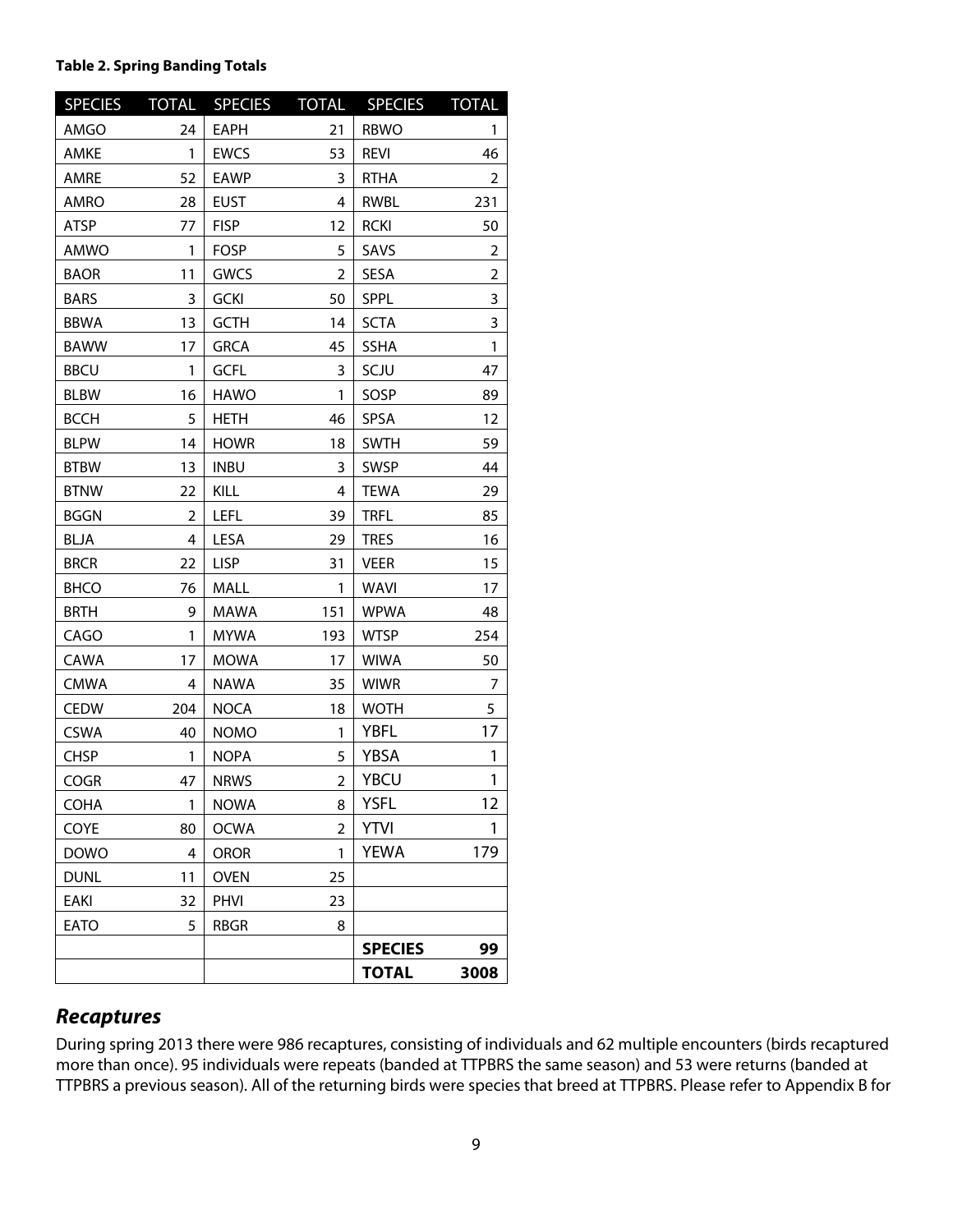detailed recapture totals for spring 2013. Although our focus is migration monitoring, the yearly recapture of certain individuals indicates site fidelity, which has positive implications for the habitat quality at TTP.

## <span id="page-9-0"></span>*Highlights*



Orchard oriole – multiple sightings, one banded June 6th Worm-eating warbler – one sighted April 30th Yellow-throated vireo – one banded May 16th \* first banded at TTPBRS Bald eagle – one sighted June 7th

## <span id="page-9-1"></span>**Fall 2013 Migration Summary**

Fall migration monitoring began on August 5 and continued until November 10 with a total of 98 days of coverage. 171 species were detected within the study area. Rain and high winds for the latter weeks of banding, hindered the banding consistency.

| <b>UNIT</b>                   | 2013    | 2012    | 2011 | 2010 | 2009 | 2008         | 2007 | 2006 | 2005 | 2004 | 2003 |
|-------------------------------|---------|---------|------|------|------|--------------|------|------|------|------|------|
| Days with coverage            | 82      | 77      | 98   | 93   | 96   | 97           | 96   | 87   | 91   | 95   | 84   |
| <b>Net Hours</b>              | *10,369 | *8605   | 3404 | 4531 | 2641 | <b>NA</b>    | 6835 | 6085 | 6816 | 7388 | 6726 |
| <b>Total Species Detected</b> | 171     | 183     | 163  | 170  | 158  | 127          | 185  | 176  | 180  | 173  | 161  |
| <b>Birds Banded</b>           | *4496   | *4629   | 1473 | 2592 | 1190 | 8            | 3391 | 4473 | 4247 | 3870 | 3327 |
| <b>Birds Recaptured</b>       | $*543$  | $*616$  | 226  | 308  | 120  | $\mathbf{0}$ | 423  | 429  | 560  | 614  | 623  |
| Captured Unbanded             | $*483$  | $*269$  | 70   | 86   | 38   | $\mathbf 0$  | 125  | 515  | 382  | 429  | 152  |
| <b>Total Captures</b>         | $*5422$ | $*5514$ | 1772 | 2986 | 1348 | 8            | 3939 | 5419 | 5189 | 4913 | 4102 |
| Birds banded/net hour         | $*0.43$ | $*0.54$ | 0.43 | 0.57 | 0.45 | <b>NA</b>    | 0.50 | 0.74 | 0.62 | 0.52 | 0.49 |
| Birds captured/net hour       | $*0.52$ | $*0.64$ | 0.52 | 0.66 | 0.51 | <b>NA</b>    | 0.58 | 0.89 | 0.76 | 0.66 | 0.61 |

#### <span id="page-9-3"></span>**Table 3. Fall Coverage and Results**

<span id="page-9-2"></span>\*included standard and non-standard nets

## *Banding*

102 species were banded during fall 2013. 4496 birds were banded in 10,369 net hours for a capture rate of 0.52 birds per net hour. The most productive day overall was October 8 with 300 birds banded of 22 species. September 25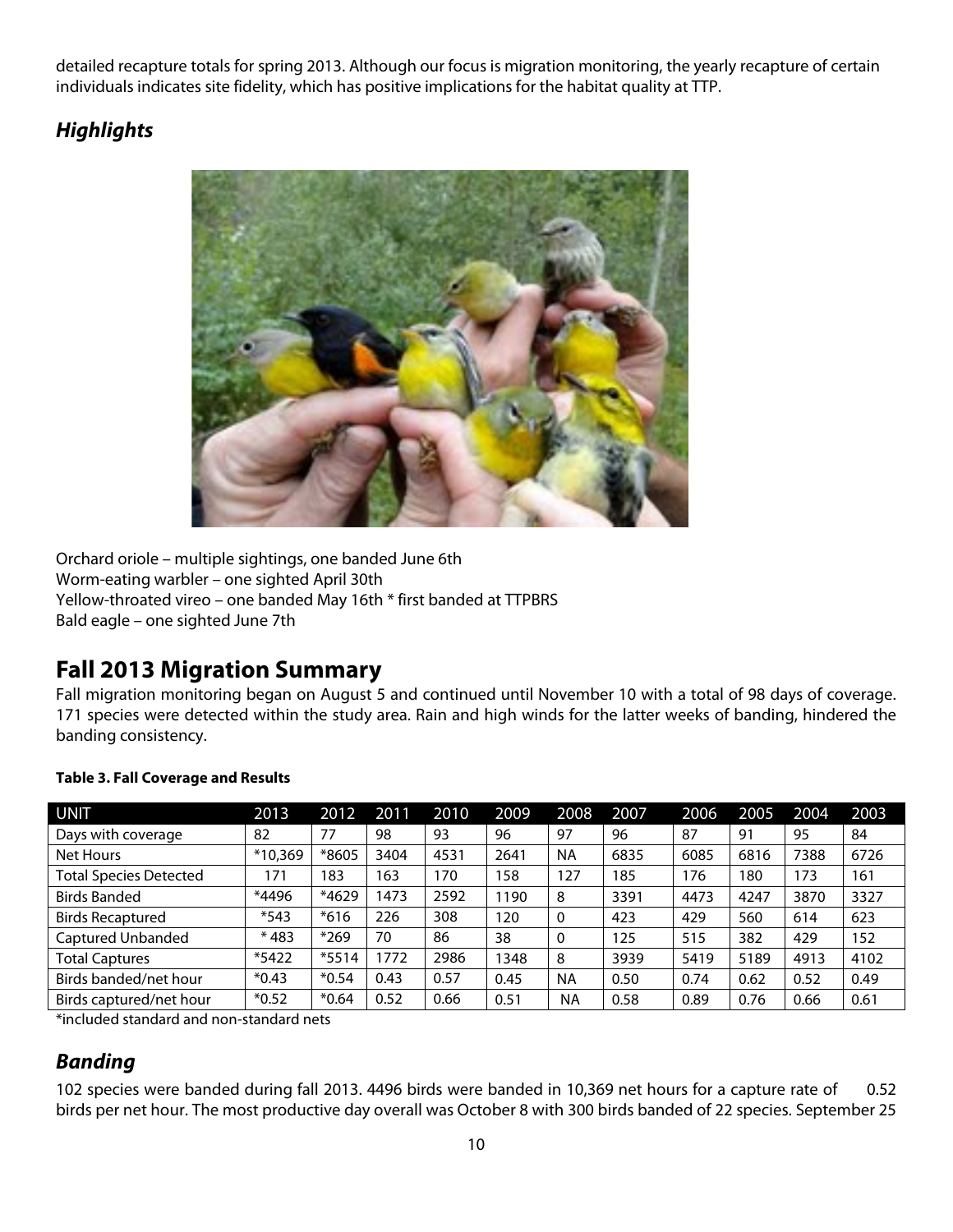was the next busiest day, with 213 of 18 species. The least productive day was November 6, with only 4 birds banded of 4 species.

#### <span id="page-10-0"></span>**Table 4. Fall Banding Totals**

| SPECIES TOTAL |                | SPECIES TOTAL |                | <b>SPECIES</b> | <b>TOTAL</b>   |
|---------------|----------------|---------------|----------------|----------------|----------------|
| AMGO          | 1              | <b>EAPH</b>   | 25             | <b>PHVI</b>    | 19             |
| <b>AMKE</b>   | 1              | <b>EATO</b>   | $\overline{2}$ | <b>RBGR</b>    | 1              |
| <b>AMPI</b>   | 62             | <b>EAWP</b>   | 7              | <b>RBGU</b>    | 1              |
| AMRE          | 63             | <b>EUST</b>   | 110            | <b>RBNU</b>    | $\overline{2}$ |
| <b>AMRO</b>   | 48             | <b>FISP</b>   | 4              | <b>RCKI</b>    | 592            |
| <b>ATSP</b>   | 22             | <b>FOSP</b>   | 9              | <b>REVI</b>    | 27             |
| <b>BAOR</b>   | 7              | <b>GCFL</b>   | 1              | <b>RUBL</b>    | 4              |
| <b>BARS</b>   | 7              | <b>GCKI</b>   | 946            | <b>RTHA</b>    | 1              |
| <b>BAWW</b>   | 12             | <b>GCTH</b>   | 46             | SAVS           | 1              |
| <b>BBWA</b>   | 7              | <b>GRCA</b>   | 45             | SCJU           | 146            |
| <b>BCCH</b>   | 9              | <b>GRYE</b>   | 1              | <b>SCTA</b>    | 1              |
| <b>BEKI</b>   | 7              | <b>HEGU</b>   | 6              | <b>SESA</b>    | 20             |
| <b>BGGN</b>   | 2              | <b>HETH</b>   | 158            | <b>SEPL</b>    | 13             |
| <b>BHCO</b>   | 1              | <b>HOWR</b>   | $\overline{2}$ | SNBU           | 3              |
| <b>BHVI</b>   | 13             | <b>KILL</b>   | 25             | SOSA           | 3              |
| <b>BLBW</b>   | 3              | <b>LEFL</b>   | 33             | SOSP           | 54             |
| <b>BLJA</b>   | $\overline{2}$ | <b>LESA</b>   | 75             | SPSA           | 15             |
| <b>BLPW</b>   | 16             | <b>LEYE</b>   | 5              | <b>SSHA</b>    | 3              |
| <b>BRCR</b>   | 125            | <b>LISP</b>   | 14             | <b>STSA</b>    | 1              |
| <b>BTBW</b>   | 34             | <b>MALL</b>   | 21             | <b>SWSP</b>    | 23             |
| <b>BTNW</b>   | 27             | <b>MAWA</b>   | 132            | <b>SWTH</b>    | 87             |
| <b>CATE</b>   | 1              | <b>MOWA</b>   | 7              | <b>TEWA</b>    | 31             |
| <b>CAWA</b>   | 6              | <b>MYWA</b>   | 194            | <b>TRFL</b>    | 72             |
| <b>CEDW</b>   | 17             | NAWA          | 135            | <b>VEER</b>    | 7              |
| <b>CHSP</b>   | 1              | <b>NOCA</b>   | 5              | <b>WAVI</b>    | 97             |
| <b>CMWA</b>   | 5              | <b>NOPA</b>   | 16             | <b>WCSP</b>    | 20             |
| <b>COGR</b>   | 4              | <b>NOMO</b>   | 1              | <b>WIFL</b>    | $\overline{2}$ |
| <b>COHA</b>   | 2              | <b>NOWA</b>   | 34             | <b>WIWA</b>    | 43             |
| COYE          | 33             | <b>NSWO</b>   | 29             | <b>WIWR</b>    | 69             |
| <b>CSWA</b>   | 13             | <b>OCWA</b>   | 7              | <b>WOTH</b>    | 1              |
| <b>DOWO</b>   | 4              | <b>OVEN</b>   | 26             | <b>WPWA</b>    | 13             |
| <b>DUNL</b>   | 1              | <b>PESA</b>   | 1              | <b>WTSP</b>    | 242            |
| EABL          | 6              |               |                | <b>YBFL</b>    | 11             |
| <b>EAKI</b>   | 15             |               |                | YBSA           | 7              |
|               |                |               |                | <b>YEWA</b>    | 102            |
|               |                |               |                | <b>YSFL</b>    | 4              |
|               |                |               |                | <b>SPECIES</b> | 102            |
|               |                |               |                | <b>TOTAL</b>   | 4496           |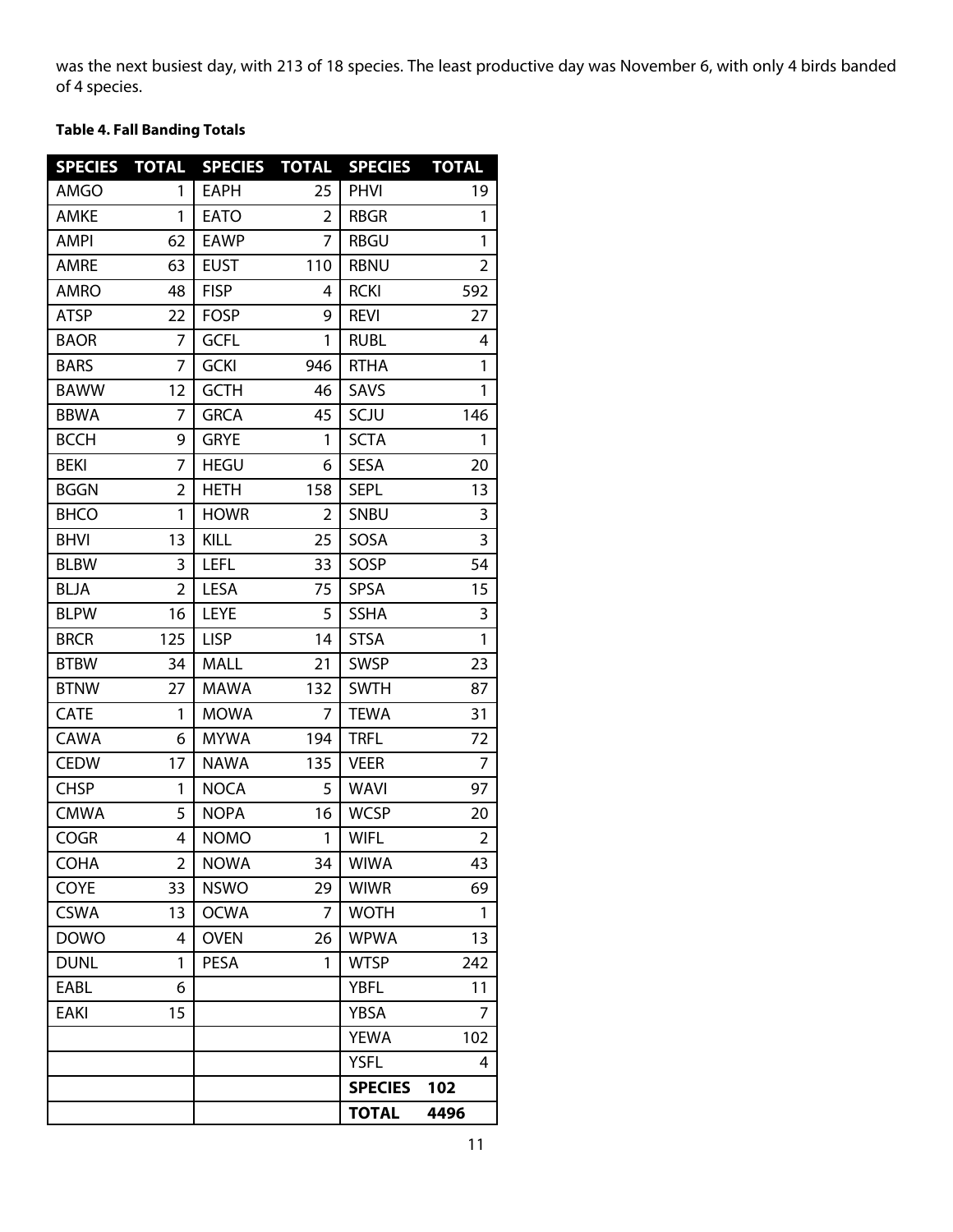#### <span id="page-11-0"></span>*Recaptures*

There were 226 recaptures in fall 2013. Of 226 recaptures, 22 were "return" individuals banded in a previous season at TTPBRS and 156 were "repeats", birds banded during a previous season at TTPBRS. 47 records were multiple captures of the same individuals. The most commonly recaptured birds were Black-capped Chickadees, Golden-crowned Kinglets, Ruby-crowned Kinglets, Song Sparrows and Yellow Warblers.

#### <span id="page-11-1"></span>*Highlights*



Surf Scoter – sighted on November 2 Cackling Goose – sighted on Sept 14 Lapland Longspur – sighted on October 23, November 6 Northern Shrike– sighted November 3 Tundra Swan – sighted on November 1 Stilt sandpiper – one banded on August 25 Northern goshawk – an adult female sighted on November 14

## <span id="page-11-2"></span>**Education and Outreach**



TTPBRS continues to engage the community through educational programming. Banding demonstrations and interpretive talks were given to over 1000 people at TTPBRS in 2013. This figure includes park visitors, students and special groups.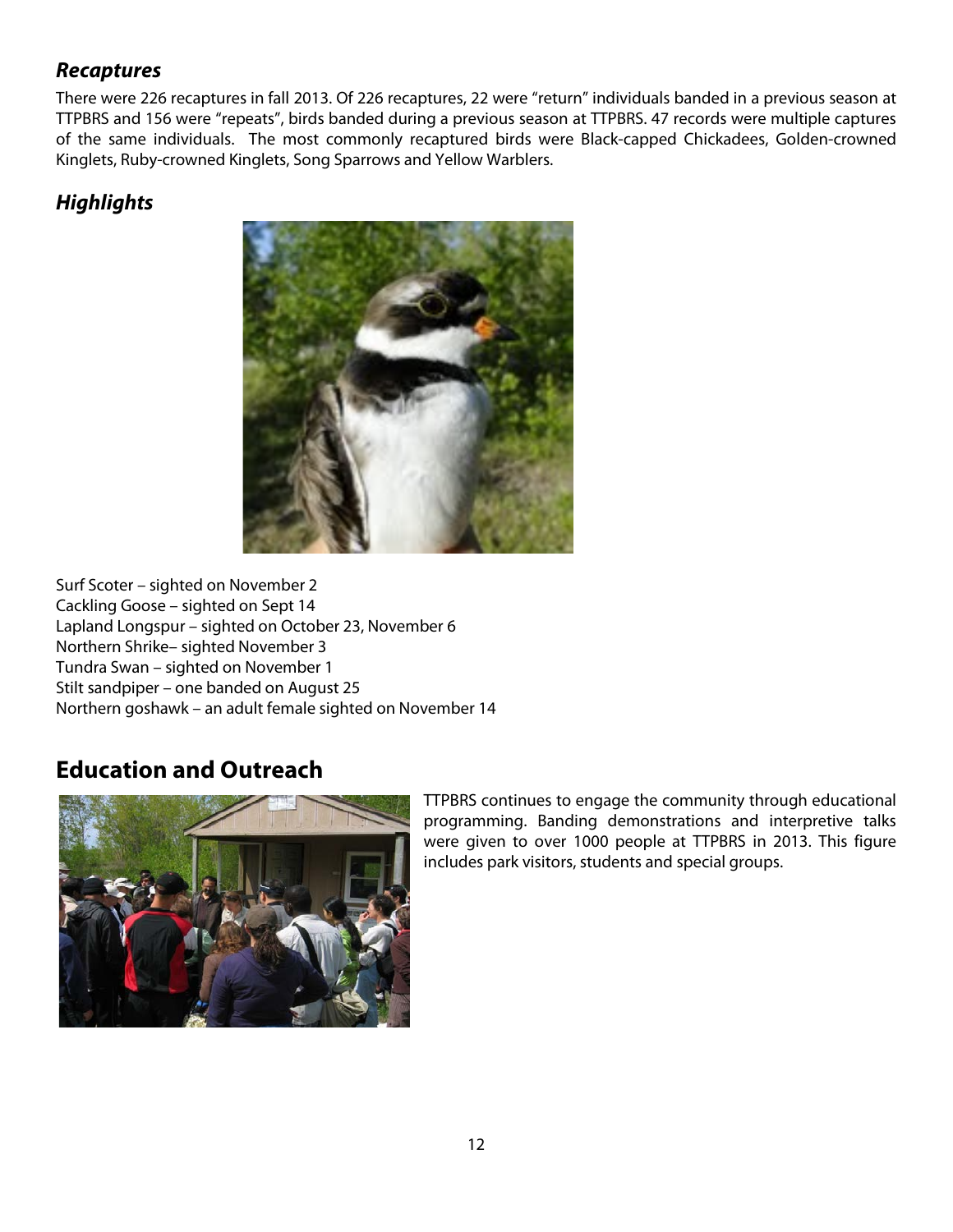#### <span id="page-12-0"></span>*Volunteerism*

Providing educational opportunities for those interested in bird research is a critical role for the research station, as venues for hands-on learning are hard to find. Many of our trainees have gone on to bright futures in the environmental field through experience at TTPBRS.

With only one paid staff person, TTPBRS truly is volunteer-driven. This year 20 volunteers contributed a total of 4,891 hours to the migration monitoring program! Although some volunteers move on or move away, most of our crew is made up of long-term volunteers who commit to one or more days per week, year after year. 18 of the 20 people who volunteered this year were people returning from previous seasons.

Thank you to all of our committed volunteers who make this program possible!

#### <span id="page-12-2"></span>**Table 5. Volunteer Effort 2013**

| <b>VOLUNTEER</b>         | <b>TOTAL HOURS</b> |
|--------------------------|--------------------|
| <b>Amanda Guercio</b>    | 496.5              |
| <b>Bronwyn Dalziel</b>   | 795                |
| <b>Charlotte England</b> | 816.5              |
| <b>Courtney Shaw</b>     | 222                |
| <b>Denise Potter</b>     | 260.5              |
| <b>Don Johnston</b>      | 42                 |
| <b>Bruce Wilson</b>      | 133                |
| <b>Rachael Zacharias</b> | 121                |
| lan Sturdee              | 216.5              |
| <b>John Crawford</b>     | 150                |
| <b>Josh Shook</b>        | 100.5              |
| <b>Deborah Buehler</b>   | 148.5              |
| Lisa Myslicki            | 55.96              |
| <b>Mark Field</b>        | 42.5               |
| Maya Ricker-Wilson       | 186                |
| <b>Paul Xamin</b>        | 843.5              |
| <b>Stephanie Topp</b>    | 96.5               |
| <b>Tom Flinn</b>         | 26                 |
| Tianna Burke             | 96.5               |
| Julia Zarankin           | 42                 |
|                          |                    |
| TOTAL HOURS              | 4891               |

## <span id="page-12-1"></span>*Weekly Bird Walks*

Bird walks were offered every Sunday morning during spring and fall migration, led by volunteers Bob Kortright and Tom Flinn. Participants met at the entrance at 8:00 and were guided through the base lands before heading up the road to the research station, where they got to see bird banding demonstrations. The bird walks have been a great way to educate people about the importance of urban greenspace and to further the mission of TTPBRS.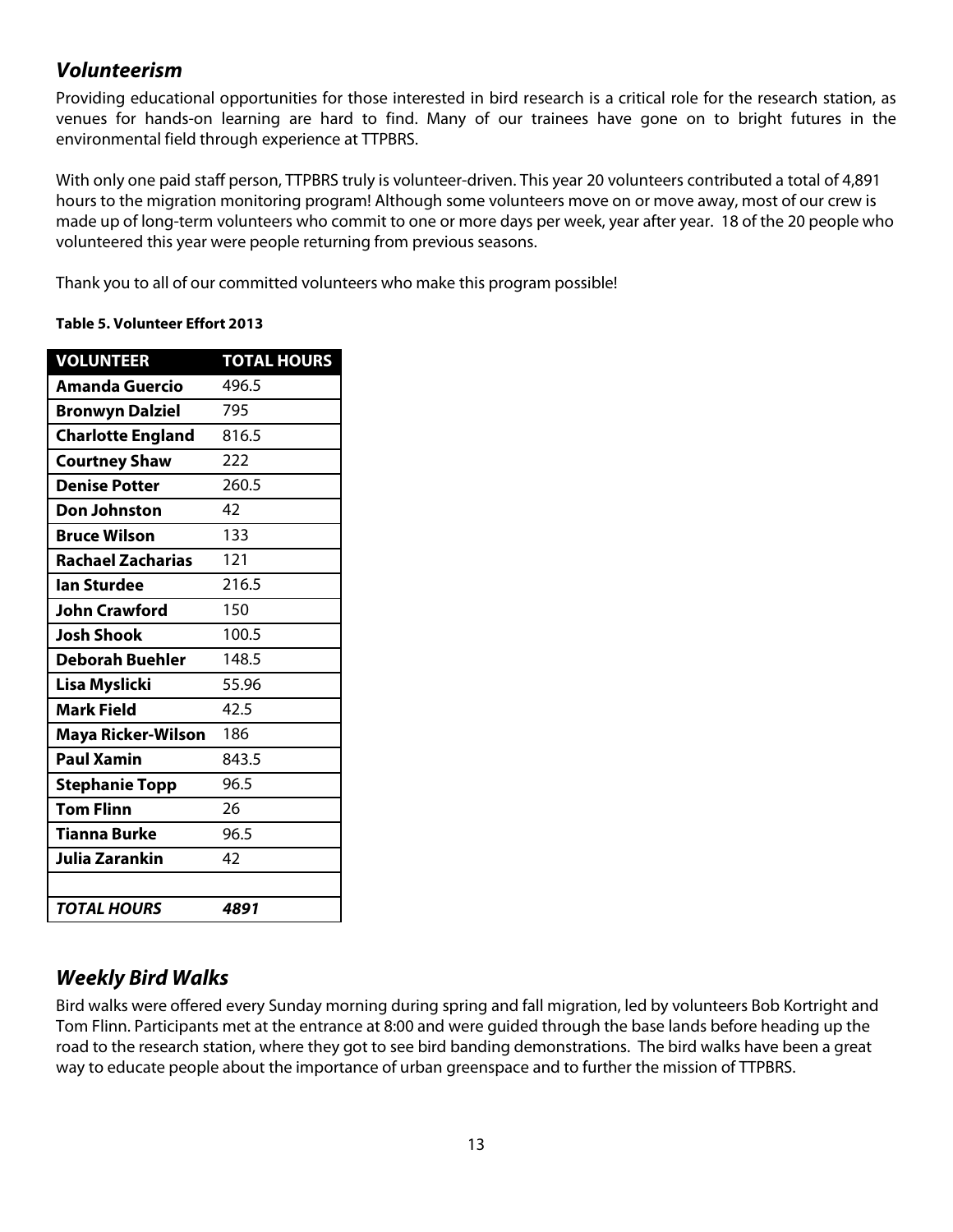#### <span id="page-13-0"></span>*Winged Migration*

Winged Migration combines an in-class lesson in bird biology with a field trip to Tommy Thompson Park, where children experience the life of birds firsthand. During the fall of 2013 we offered the Winged Migration program.

The highlight of the trip is a visit to the Tommy Thompson Park Bird Research Station where they get to see a bird banding demonstration and learn about migration monitoring.

#### <span id="page-13-1"></span>*Media*

<span id="page-13-2"></span>TTPBRS was featured on CP24 in spring 2013. This allowed TTPBRS to expand its reach to the broader public.

## **Acknowledgements**

TRCA would like to thank all the volunteers who made 2013 Migration Monitoring possible:

Charlotte England, Bob Kortright, Bronwyn Dalziel, Don Johnston, Ian Sturdee, John Crawford, Josh Shook, Lisa Myslicki, Mark Field, Denise Potter, Maya Ricker-Wilson, Paul Xamin, Priscilla Lai, Tom Flinn, Amanda Guercio, Rachael Zacharias, Tianna Burke, Stephanie Topp, Deborah Buehler, Ian Sturdee, and Julia Zarankin.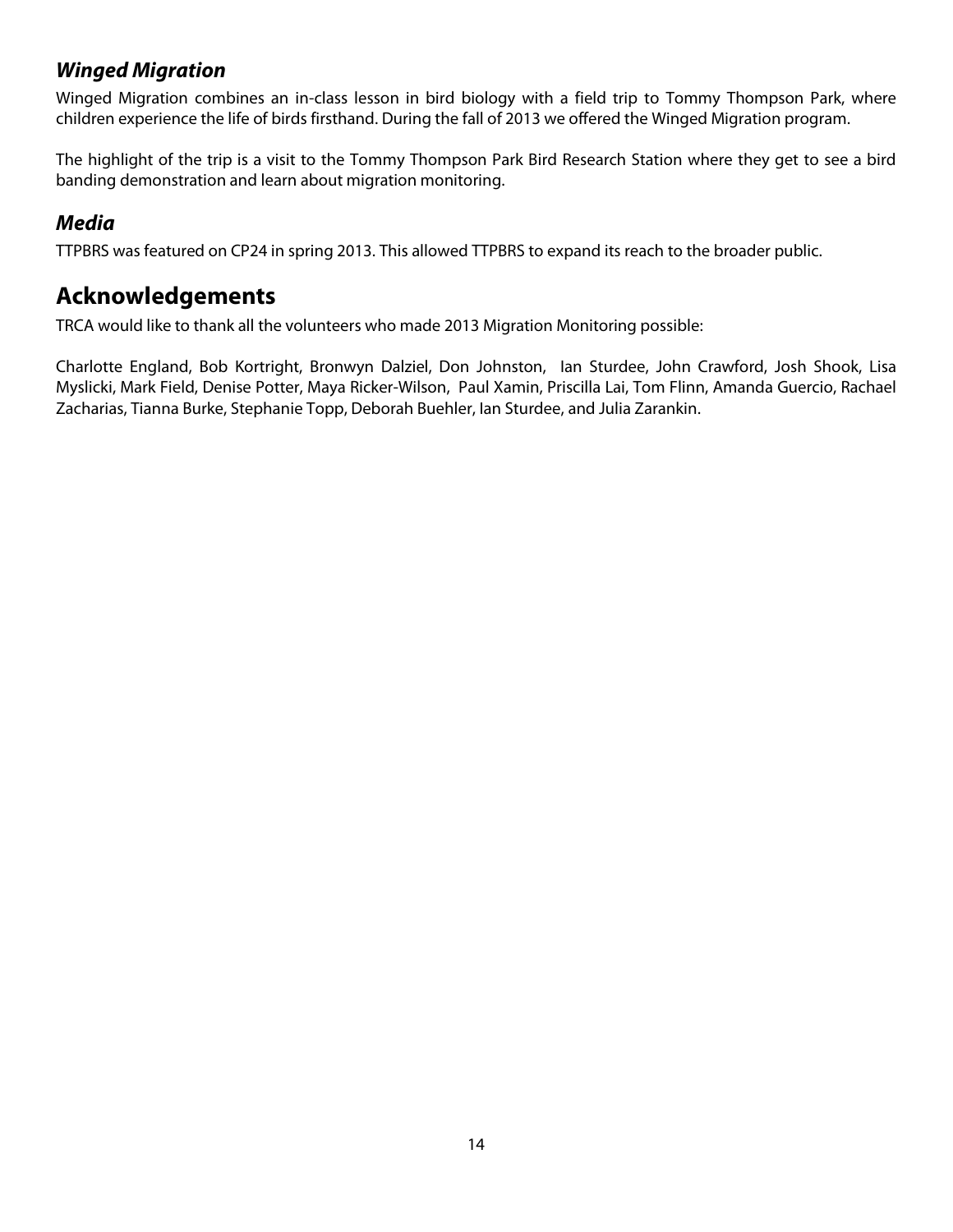## **Appendix A. Count Area Map**

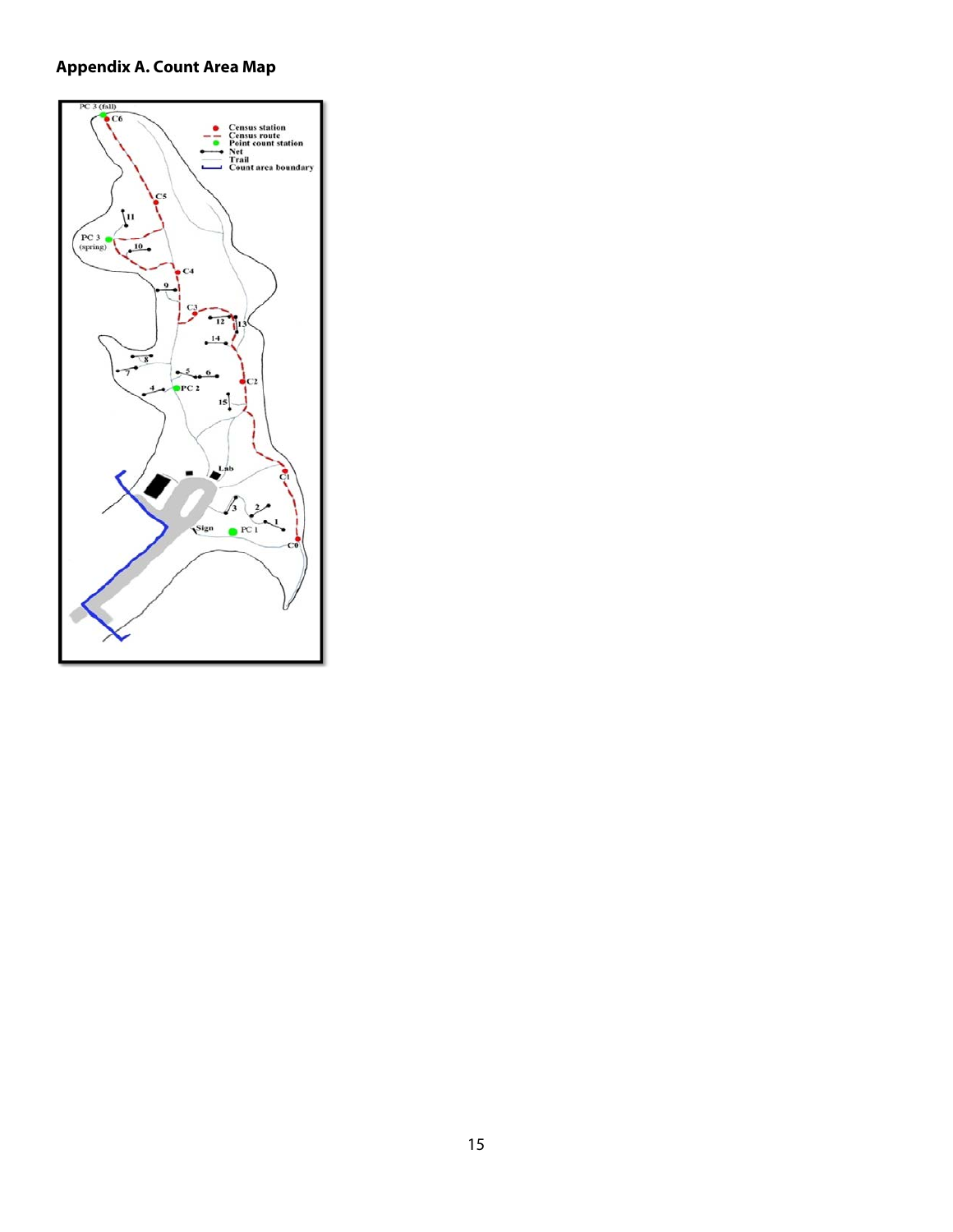#### **Appendix B. 2014 Recaptures**

| <b>Species</b> | Repeat<br><b>Individuals</b> | Return<br><b>Individuals</b> |                               |             | <b>Total</b>   |
|----------------|------------------------------|------------------------------|-------------------------------|-------------|----------------|
| AMGO           | 3                            | $\overline{2}$               | <b>Multiples Foreign</b><br>1 | 0           | 6              |
| <b>AMRO</b>    | 5                            | $\overline{2}$               | 3                             | $\mathbf 0$ | 10             |
| <b>ATSP</b>    | 3                            | 1                            | 1                             | $\mathbf 0$ | 5              |
| <b>BAOR</b>    | 5                            | 1                            | 1                             | $\mathbf 0$ | 7              |
| <b>BCCH</b>    | $\overline{2}$               | 4                            | $\overline{2}$                | 0           | 8              |
| <b>BGGN</b>    | 1                            | 0                            | $\mathbf 0$                   | $\mathbf 0$ | $\mathbf{1}$   |
| <b>BHCO</b>    | 1                            | $\overline{2}$               | $\overline{2}$                | 0           | 5              |
| <b>BLPW</b>    | 1                            | $\mathbf 0$                  | $\mathbf 0$                   | $\mathbf 0$ | 1              |
| <b>BRCR</b>    | $\overline{2}$               | $\mathbf 0$                  | $\mathbf 0$                   | 0           | $\overline{2}$ |
| <b>BRTH</b>    | $\mathbf 0$                  | 1                            | $\mathbf 0$                   | $\mathbf 0$ | 1              |
| <b>CAWA</b>    | $\overline{2}$               | $\mathbf 0$                  | 0                             | 0           | $\overline{2}$ |
| <b>COGR</b>    | $\mathbf 0$                  | $\overline{2}$               | $\mathbf 0$                   | $\mathbf 0$ | $\overline{2}$ |
| <b>DOWO</b>    | 1                            | $\overline{2}$               | $\overline{2}$                | 0           | 5              |
| <b>EAKI</b>    | 0                            | $\overline{2}$               | $\mathbf 0$                   | $\mathbf 0$ | $\overline{2}$ |
| <b>EAPH</b>    | $\overline{2}$               | 0                            | 1                             | 0           | 3              |
| <b>FISP</b>    | 1                            | 0                            | $\mathbf 0$                   | $\mathbf 0$ | 1              |
| <b>FOSP</b>    | $\overline{2}$               | 0                            | $\mathbf 0$                   | $\mathbf 0$ | $\overline{2}$ |
| <b>GCKI</b>    | 20                           | 0                            | 5                             | $\mathbf 0$ | 25             |
| <b>GCTH</b>    | $\overline{2}$               | 0                            | $\mathbf 0$                   | 0           | $\overline{2}$ |
| <b>GRCA</b>    | $\overline{2}$               | 6                            | 5                             | $\mathbf 0$ | 13             |
| <b>HETH</b>    | 6                            | 0                            | $\overline{2}$                | $\mathbf 0$ | 8              |
| <b>HOWA</b>    | 1                            | 0                            | $\mathbf 0$                   | $\mathbf 0$ | $\mathbf{1}$   |
| <b>LEFL</b>    | 1                            | 1                            | 1                             | 0           | 3              |
| <b>MAWA</b>    | $\overline{2}$               | 0                            | $\mathbf 0$                   | $\mathbf 0$ | $\overline{2}$ |
| <b>MOWA</b>    | 1                            | $\mathbf 0$                  | $\mathbf 0$                   | 0           | $\mathbf{1}$   |
| <b>MYWA</b>    | $\overline{7}$               | 0                            | $\mathbf 0$                   | $\mathbf 0$ | $\overline{7}$ |
| <b>RCKI</b>    | 5                            | $\mathbf 0$                  | $\mathbf 0$                   | 0           | 5              |
| <b>RWBL</b>    | 5                            | 9                            | $\overline{2}$                | $\mathbf 0$ | 16             |
| SCJU           | 6                            | $\pmb{0}$                    | $\pmb{0}$                     | $\pmb{0}$   | 6              |
| SOSP           | 13                           | $\overline{2}$               | 11                            | $\pmb{0}$   | 26             |
| SWSP           | 4                            | $\pmb{0}$                    | $\pmb{0}$                     | $\pmb{0}$   | 4              |
| <b>TRES</b>    | $\pmb{0}$                    | 0                            | 0                             | 1           | 1              |
| <b>TRFL</b>    | 0                            | 1                            | $\overline{2}$                | $\mathbf 0$ | 3              |
| <b>WAVI</b>    | $\overline{2}$               | 5                            | 3                             | $\mathbf 0$ | 10             |
| <b>WCSP</b>    | $\overline{2}$               | 0                            | $\mathbf 0$                   | $\pmb{0}$   | $\overline{2}$ |
| <b>WIFL</b>    | $\mathbf{1}$                 | 0                            | 0                             | $\mathbf 0$ | $\mathbf{1}$   |
| <b>WIWR</b>    | 1                            | 0                            | $\mathbf 0$                   | $\mathbf 0$ | 1              |
| <b>WPWA</b>    | 4                            | 0                            | $\mathbf{1}$                  | $\mathbf 0$ | 5              |
| <b>WTSP</b>    | $\overline{\mathbf{4}}$      | $\pmb{0}$                    | $\pmb{0}$                     | $\mathbf 0$ | 4              |
| <b>YEWA</b>    | 14                           | 14                           | 30                            | $\pmb{0}$   | 58             |
| <b>TOTAL</b>   | 134                          | 57                           | 75                            | 1           | 267            |